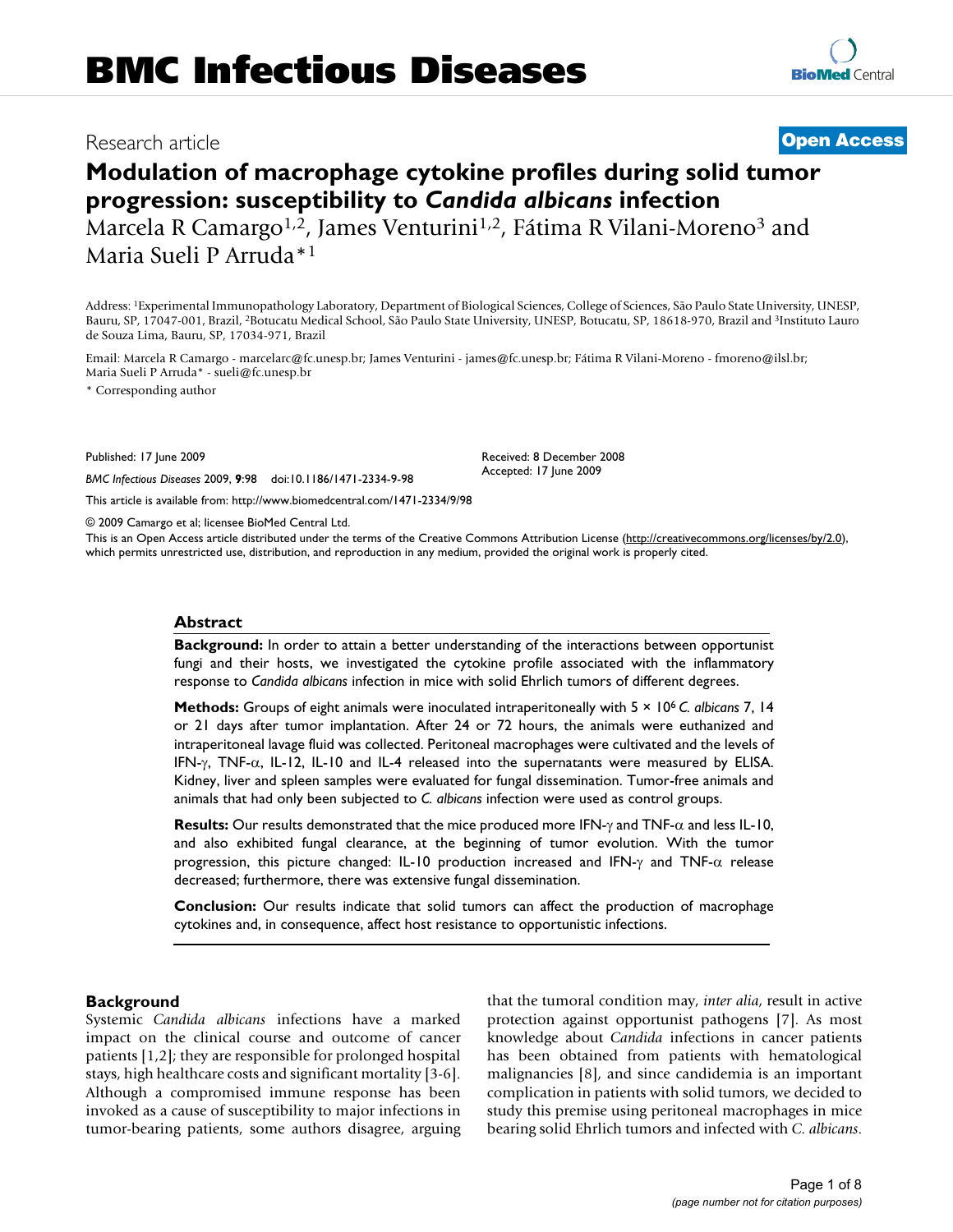Previous studies have suggested an important role for macrophages in the control of candidiasis [9,10]. Those cells recognizably have a critical role in innate immunity and in the polarization of the immune adaptive response. They express complex functions including the production of cytokines that modulate the responses of other immune system cells and themselves as well, and bactericidal/tumoricidal activities [8]. Thus, if macrophage activities are compromised, the host may become more susceptible to infections and tumors and this may prejudice the results of specific treatments. The peritoneal macrophage population was chosen on the basis of the report of Bhaumik *et al.* [11] about macrophage traffic between the peritoneum and neoplastic tissues. According to those authors, during the evolution of the neoplasm, macrophages originating from the tumor will lodge within the peritoneal cavity.

Numerous studies have described a significant decrease in macrophage functions in tumor-bearing hosts [7]. Since we found no account in the literature about the role of cytokines in the development of solid tumors, and since there are divergent views about the evolution and gravity of *C. albicans* infection under such circumstances, we proposed to investigate those questions, evaluating the kinetics of cytokine production in mice that bore solid Ehrlich tumors (BTM) and were infected or not infected with the fungus.

## **Methods**

#### *Animals*

Male Swiss mice (two months old) from the Animal House of São Paulo State University, Botucatu, SP, Brazil, were housed in groups of 3–5 animals and were provided with food and water *ad libitum*. All the protocols accorded with the ethical principles for animal research adopted by the Brazilian College of Animal Experimentation (COBEA). This study was approved by Ethical Committee of School of Sciences, Sao Paulo State University.

#### *Experimental design*

The mice were divided into four groups: two BTM groups inoculated or not inoculated with *C. albicans* (Ca-BTM and BTM, respectively); and two control groups, tumorfree mice that were inoculated or not inoculated with *C. albicans* (Ca-CTL and CTL, respectively). The BTM group animals were killed on days 7, 14 or 21 after tumor implantation. The Ca-BTM group animals were inoculated intraperitoneally (i.p.) with *C. albicans* (5 × 106 fungi) on days 7, 14 or 21 after tumor implantation and were killed 24 or 72 h after *C. albicans* inoculation. Finally, the Ca-CTL group animals were sacrificed 24 or 72 h after *C. albicans* inoculation.

### *Ehrlich solid tumor (EST)*

This neoplasia, a spontaneous mammary tumor in mice, does not resolve spontaneously. It may evolve to ascitic (EAT) or solid forms depending on the route of inoculation (intraperitoneal or subcutaneous respectively). In this study, the tumor was maintained in the ascitic form in Swiss mice and the cells were collected according to Silva et al. [12]. Tumor cells  $(1 \times 10^7/100 \,\mu$ ] were inoculated subcutaneously into both the BTM and Ca-BTM groups.

#### *C. albicans inoculum*

*C. albicans* strain FCF 14 was originally obtained from the fungal collection of the School of Odontology, São Paulo State University, São Jose dos Campos, SP, Brazil. The fungi were maintained on Sabouraud medium (Difco Laboratories, Detroit, Michigan, USA), then cultured in the same medium for 24 h at 37°C. The colonies were resuspended and washed twice. Fungal viability was determined by cotton blue staining and the concentration was adjusted to 5 × 107 viable *C. albicans*/ml [13].

#### *Collection of the biological material and macrophage culture*

Mice were sacrificed using  $CO<sub>2</sub>$  euthanasia, and peritoneal cells were collected by washing the peritoneal cavity with 10 ml ice-cold sterile phosphate buffered saline (PBS), pH 7.4. The suspension was centrifuged and the cells were resuspended in 1 ml RPMI-1640 (Nutricell, Campinas, SP, Brazil) containing 10% heat-inactivated fetal calf serum (Gibco BRL, Grand Island, NY, USA). The cell concentration was adjusted to  $2 \times 10^6$  macrophages/ml, as judged by the uptake of 0.02% neutral red. The peritoneal cells were placed in 96-well flat-bottom microtiter plates (Costar, Cambridge, MA, USA) and incubated for 2 h at 37°C and 5%  $CO<sub>2</sub>$  in a humidified chamber to allow macrophages to adhere and spread. Non-adherent cells were removed by washing the wells three times with RPMI, and the remaining adherent cells (>97% macrophages as assessed by morphological examination) were used for experiments. The macrophages were cultured at 37°C, 5%  $CO<sub>2</sub>$ , in RPMI-1640 with or without 10 μg/ml LPS (Sigma) as an internal control for macrophage activity (data not shown). After 24 h, the cell-free supernatants were harvested and stored at -70°C pending cytokine analysis. Finally, the peritoneal fluid and liver, spleen and kidney fragments were subjected to microbiological evaluation.

#### *Direct organ culture*

Ten fragments  $(2 \times 2 \text{ mm})$  of liver, spleen and kidney were placed on 15 × 90 mm Sabouraud agar plates at 37°C for 5 days according to a previously-described method [\[14](#page-6-0)]. The yeast colonies on the fragments were counted and the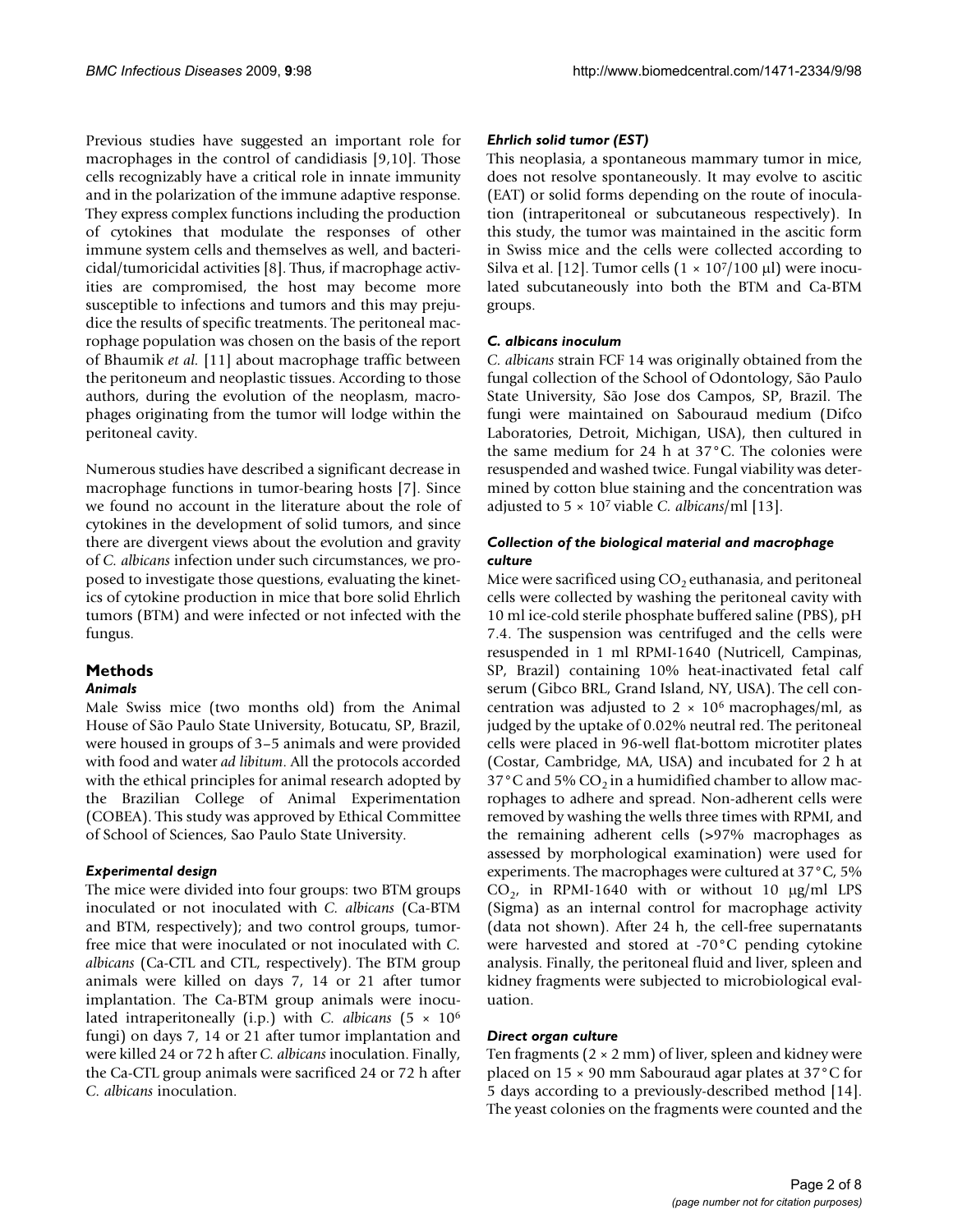results were expressed as the frequency of *Candida*-positive organ fragments.

#### *Fungal loads in PF*

PF (30 μl) was placed on 15 × 90 mm Sabouraud agar plates at 37°C. The yeast colonies were counted on the 5th day and the fungal loads were determined by counting the colony-forming units (CFU).

#### *Cytokine analysis*

TNF-α, IL-12, IFN-γ, IL-10 and IL-4 levels were measured in the cell-free supernatants of the peritoneal cell cultures using a Cytokine Duo-Set Kit (R&D Systems, Minneapolis, USA). Each sample was analyzed in duplicate.

#### *Statistical analysis*

Linear regression analysis was used to determine the correlation between tumor evolution and fungal installation and dissemination. Cytokine production data were analyzed using one-way ANOVA with the Tukey-Kramer posttest [15]. All statistical tests were conducted using Graph-Pad InStat version 3.0 for Windows (GraphPad Software, San Diego, California, USA) and p < 0.05 was taken as the criterion for statistical significance.

#### **Results**

#### *Tumor implant*

After the EAT cells were introduced in the subcutaneous tissue (EST), the mice developed at the inoculation site a firm, tangible, whitish coloring and relatively movable mass. This tumor showed continuous and progressive growth, leading to the death of the animals at about the 25th day after implantation.

#### *Fungi installation and dissemination*

CTL and BTM animals showed no fungi in any of the samples analyzed or at any time during the experiment.

The frequencies of *C. albicans*-positive animals in the Ca-CTL and Ca-BTM groups are summarized in Table 1. In the Ca-CTL group, intraperitoneal introduction of the fungus resulted in acute systemic candidiasis, with dissemination to the spleen, liver and kidneys. At 72 h, the frequency of *C. albicans*-positive samples decreased, both internally and at the inoculation site, suggesting a tendency towards resolution. In the Ca-BTM group, only one animal after seven days of tumor evolution was *Candida*positive 24 h pi. At 14 days of tumor evolution, the animals presented a similar picture to the control group. At 21 days, we observed that all the mice showed fungi, but there was exacerbation; the cultivation of tissue samples revealed more viable fungi than in the control group animals [data not shown]. We observed a positive correlation between tumor evolution and the frequency of PF and/or organ colonization after 72 h ( $r = 0.99$ ;  $p = 0.04$ ).

#### *Cytokine determination*

In the present study, IL-12 production was only observed in Ca-CTL at 24 h (5.44 ± 1.95 pg/ml).

The level of TNF-α in Ca-CTL increased at 24 h and decreased at 72 h pi (Fig. 1). In BTM, levels of this cytokine increased initially, but decreased with the tumor progression (Fig. 2). A challenge with *C*. *albicans* (Ca-BTM group) did not change this picture: TNF- $\alpha$  increased during the first period of tumor progression, but there was a decrease at 72 h pi after the  $14<sup>th</sup>$  day (Fig. 3).

**Table 1: Frequency of** *Candida albicans***-positive animals from the Ca-CTL and TBM-Ca groupsa.**

| <b>Experimental Group</b>       | <b>Candida infection hours</b> | Organsb                         |                                    |                                   |                                  |
|---------------------------------|--------------------------------|---------------------------------|------------------------------------|-----------------------------------|----------------------------------|
|                                 |                                | <b>Peritoneum</b>               | <b>Spleen</b>                      | Kidney                            | Liver                            |
| Ca-CTL                          | 24<br>72                       | $91.7 \pm 14.4$<br>$50.0 \pm 0$ | $80.3 \pm 14.4$<br>$66.7 \pm 28.9$ | $48.3 \pm 44.8$<br>$8.3 \pm 14.8$ | $8.3 \pm 14.8$<br>$8.3 \pm 14.8$ |
| $Ca-TBM$<br>7 <sup>th</sup> day | 24                             | $25.0 \pm 0$                    | $25.0 \pm 0$                       | $8.3 \pm 14.8$                    | $8.3 \pm 14.8$                   |
| $Ca-TBM$<br>$14th$ day          | 72<br>24                       | 0<br>$100.0 \pm 0$              | 0<br>$91.7 \pm 14.4$               | $8.3 \pm 14.8$<br>$33.3 \pm 14.4$ | $8.3 \pm 14.8$<br>$8.3 \pm 14.8$ |
|                                 | 72                             | $50.0 \pm 25.0$                 | $58.3 \pm 28.9$                    | $25.0 \pm 25.0$                   | $25.0 \pm 0$                     |
| $Ca-TBM$<br>$21th$ day          | 24                             | $100.0 \pm 0$                   | $66.7 \pm 14.4$                    | $41.7 \pm 52.0$                   | $25.0 \pm 25.0$                  |
|                                 | 72                             | $75.0 \pm 0$                    | $75.0 \pm 25.0$                    | $50.0 \pm 25.0$                   | $58.3 \pm 28.9$                  |

<sup>a</sup> The results shown are the average of triplicate experiment. For each experiment, four animals per group were used.

b Data expressed as mean frequency of *Candida*-positive animals (%) ± SD.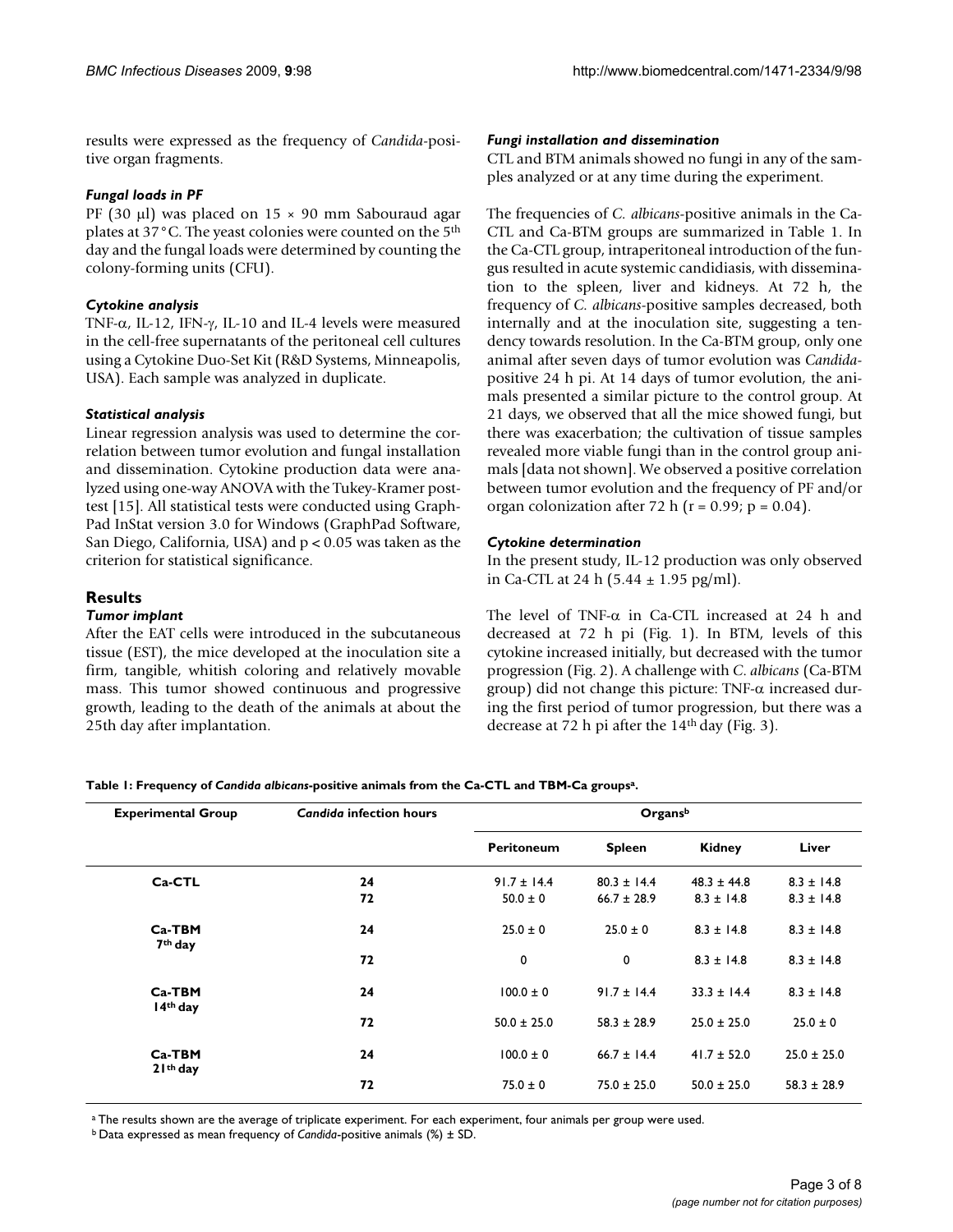

**Figure 1** a, IFN-γ and IL-10 spontaneously produced by perioduced by perioduced by perioduced by perioduced by p **Release of TNF-**α**, IFN-**γ **and IL-10 spontaneously produced by peritoneal macrophages in the Ca-CTL group**. Data are expressed as mean  $\pm$  SEM. \* significantly different from CTL, # vs. Ca-CTL 24 h. P < 0.05; n = 4/group. ANOVA; Tukey's post-test.

To evaluate the immune protective response, we investigated INF-γ production. In our study, macrophages from Ca-CTL group mice showed an increase in IFN-γ production 24 h pi as at 72 h pi (Fig. 1). Although the IFN-γ levels at 72 h remained higher than in the controls, they were significantly lower than those obtained at 24 h (Fig. 1). This datum correlates positively with the fungal concentration in the peritoneal environment, i.e. higher at 24 h than at 72 h. BTM macrophages showed increased IFN-γ production only at the 7th day of tumor progression (Fig.

2). In Ca-BTM, the quantity of IFN-γ measured was higher at the  $7<sup>th</sup>$  and  $14<sup>th</sup>$  days of tumor progression (Fig. 3).

To evaluate the anti-inflammatory immune response, we investigated IL-4 and IL-10 production. With rare exceptions, we found no IL-4 in our animals. We verified that the peritoneal macrophages of CTL mice (stimulus-free) could produce IL-10. After inoculation with the fungus, the production of this cytokine decreased at 24 h and returned to base level at 72 h pi (Fig 3A). BTM mice showed a significant increase in IL-10 production



### **Figure 2** a, IFN-γ and IL-10 spontaneously produced by perioduced by perioduced by perioduced by perioduced by p

**Release of TNF-**α**, IFN-**γ **and IL-10 spontaneously produced by peritoneal macrophages in the TBM group**. Data are expressed as mean ± SEM. \* significantly different from CTL, # *vs.* BTM 7th day; § *vs.* TBM 14th day. P < 0.05; n = 4/group. ANOVA; Tukey's post-test.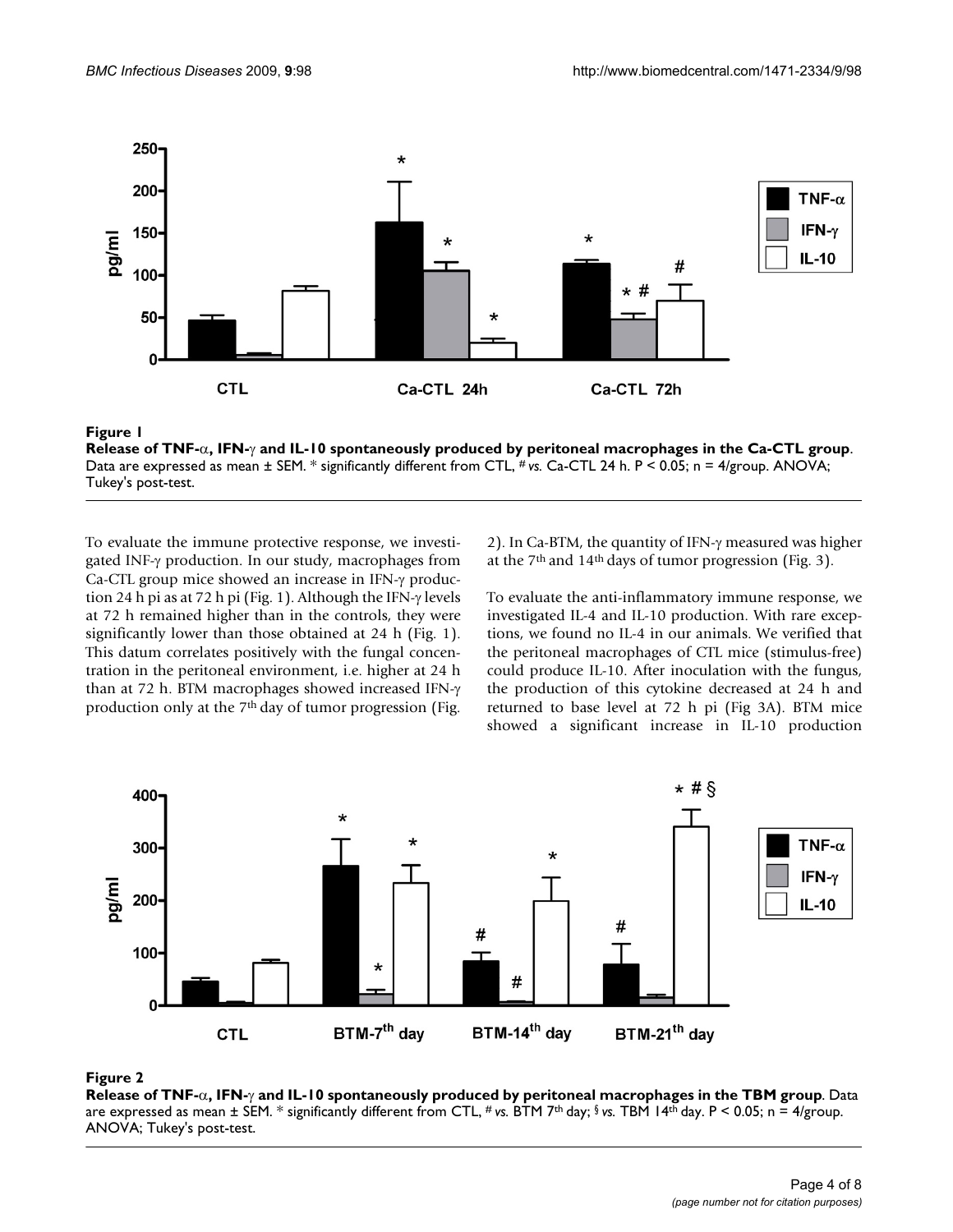

**Release of TNF-**α**, IFN-**γ **and IL-10 spontaneously produced by peritoneal macrophages in the Ca-TBM group**. Data are expressed as mean ± SEM. \* significantly different from TBM, # *vs.* Ca-CTL. P < 0.05; n = 4/group. ANOVA; Tukey's post-test.

throughout tumor progression. In the Ca-BTM group, this cytokine decreased after 7 and 14 days of tumor progression (Fig. 3); at 21 days it increased 24 and 72 h after *Candida* infection.

Taken together, our results show that at the outset of tumor progression, BTM group animals produced large quantities of TNF- $\alpha$  and IFN- $\gamma$  and little IL-10, and they showed fungal clearance. With the tumor progressed, this picture changed: IL-10 production increased and TNF- $\alpha$ and IFN-γ production decreased, and the animals showed extensive fungal dissemination. Our results also indicate that the tumoral condition suppressed the production of macrophage cytokine IL-12.

#### **Discussion**

Deterioration of immune function and an increased incidence and lethality of infectious diseases caused by *Candida albicans* have been observed in tumor patients [16,17]. Although the mechanisms involved in this association are not totally clear, macrophages are known to play a significant part.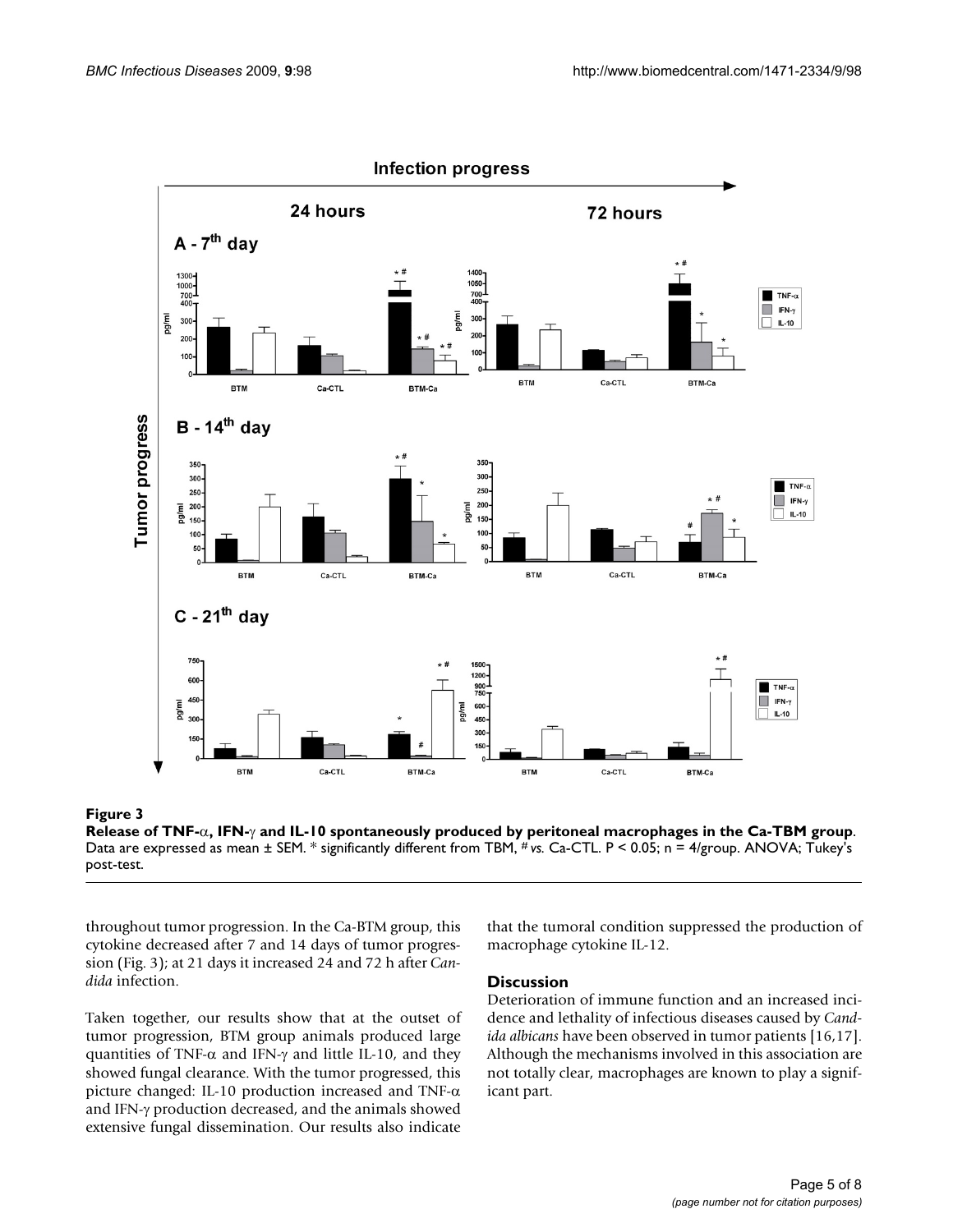We studied this association in mice with EST, a spontaneous mammary mice tumor of which the development has been related to the activity of the immune system. In a previous study we verified that this tumor significantly decreased the overall resistance of mice to systemic *C. albicans* infection and that this effect was associated with alterations in the oxidative metabolic activity of peritoneal macrophages [18]. As cytokines are deeply involved in both processes (host immunosurveillance against invading pathogens and malignancies), we investigated the possibility that the tumoral condition affects the profile of cytokines released by peritoneal macrophages from tumor-bearing and/or *C. albicans*-infected mice. We studied the expression of IFN-γ and IL-12, the major cytokines produced by macrophages and crucial for a vigorous immune response [19]. We also evaluated the production of IL-10 and IL-4, strong inhibitors of macrophage activation and the inflammatory response [20-23].

We began the study by identifying the cytokines produced by peritoneal macrophages from normal mice (CTL group). We verified that, although incapable of producing IL-12 or IL-4, those cells produced negligible quantities of IFN-γ and significantly more IL-10 than other cytokines. Thus, as observed in rodent strains and also in humans, resident peritoneal macrophage from Swiss mice bear some similarities to the M2 subtype, which typically produce IL-10 [24-26].

Compared with resident peritoneal cells from animals of CTL group, the macrophages from *Candida*-infected mice (Ca-CTL group) produced less IL-10 but copious amounts of IFN-γ and IL-12. The capacity to elaborate high levels of IL-12 and low levels of IL-10 is characteristic of M1 macrophages [27]. M1 macrophages are strong promoters of Th1 immune responses and exert antimicrobial activities, resulting from their ability to secrete reactive nitrogen and oxygen species (NO, peroxynitrite, hydrogen peroxide, superoxide) [19]. In fact, in this microenvironment, the fungal load is obliterated or is markedly reduced. In the absence of fungi, the peritoneal macrophages exhibited the M2 profile again.

Thus, the introduction of *C. albicans* into the peritoneal environment leads to changes of the macrophage phenotype. In agreement with other studies, this reinforces the idea that, even when polarized, Swiss peritoneal macrophages can integrate different signals adequately and can convert their phenotype from M2 to M1 and vice versa.

Tumor progression also provoked alterations that changed the peritoneal macrophage profile: at the outset of the neoplastic process, BTM peritoneal macrophages demonstrated consistent TNF-α production and moderate IFN-γ and IL-10 production. Thus, either they exhibited a

functionally mixed population or adopted a rather promiscuous activation state, which could however be ideally suited for diminishing tumor immunosurveillance [28].

With the tumor progressed, the macrophages showed a profile similar to the M2 population. At this time, they became refractory to further stimulation; even when provoked with *C. albicans*, they persisted in exhibiting an immunosuppressive phenotype and could not mount an effective anti-fungal response. These results support the findings of Kuang *et al.* [29], who suggest that new stimuli can fail to stimulate pre-activated cells and subsequently exhausted monocytes/macrophages.

The fact that those phenomena occurred at a site distant from the neoplastic mass indicates that the solid Ehrlich tumor provokes alterations in systemic levels. This may have occurred because of mediators derived from tumor cells and/or of derivative elements in the tumor stroma [29-34]. It is still possible that, along of the progression of the neoplasm, we have collected macrophages originating from a tumor itself. Working with the subcutaneous variety of AK-5, a histiocytic rat tumor, Bhaumik et al. [11] demonstrated hyperactive macrophages accumulated in the peritoneum during tumor progression, and the number of those macrophages decreased drastically when the tumor regressed. Direct labeling of these cells with vital dyes showed that they migrated to and from the tumor site.

From Kuang *et al.* [29], macrophages recruited into the cancer from the circulation may be transiently activated while approaching the stroma surrounding the tumor. When they are in close proximity to the tumor cells, tumor-derived factors would act on them, inducing the M2 phenotype [35]. Our results showed similarities with this assertion, since after seven days of tumor evolution we detected a mixed population of peritoneal macrophages, including pro-inflammatory ones, and with the tumor progression, this population re-acquired a predominantly pro-tumoral M2 subset. As those macrophages have no microbicid profile, they turn the peritoneal cavity into a microenvironment favorable for persistent infection. In fact, with the tumor progression, the animals become more susceptible to *Candida*, as shown by its permanence at the inocolum site, and its dissemination is facilitated.

### **Conclusion**

Our results showed that at the outset of tumor progression, the mice produced more IFN-γ and TNF- $α$  and less IL-10; they also exhibited fungal clearance. With the tumor progression, this picture changed: IL-10 production increased and IFN-γ and TNF-α release decreased; furthermore, there was extensive fungal dissemination. This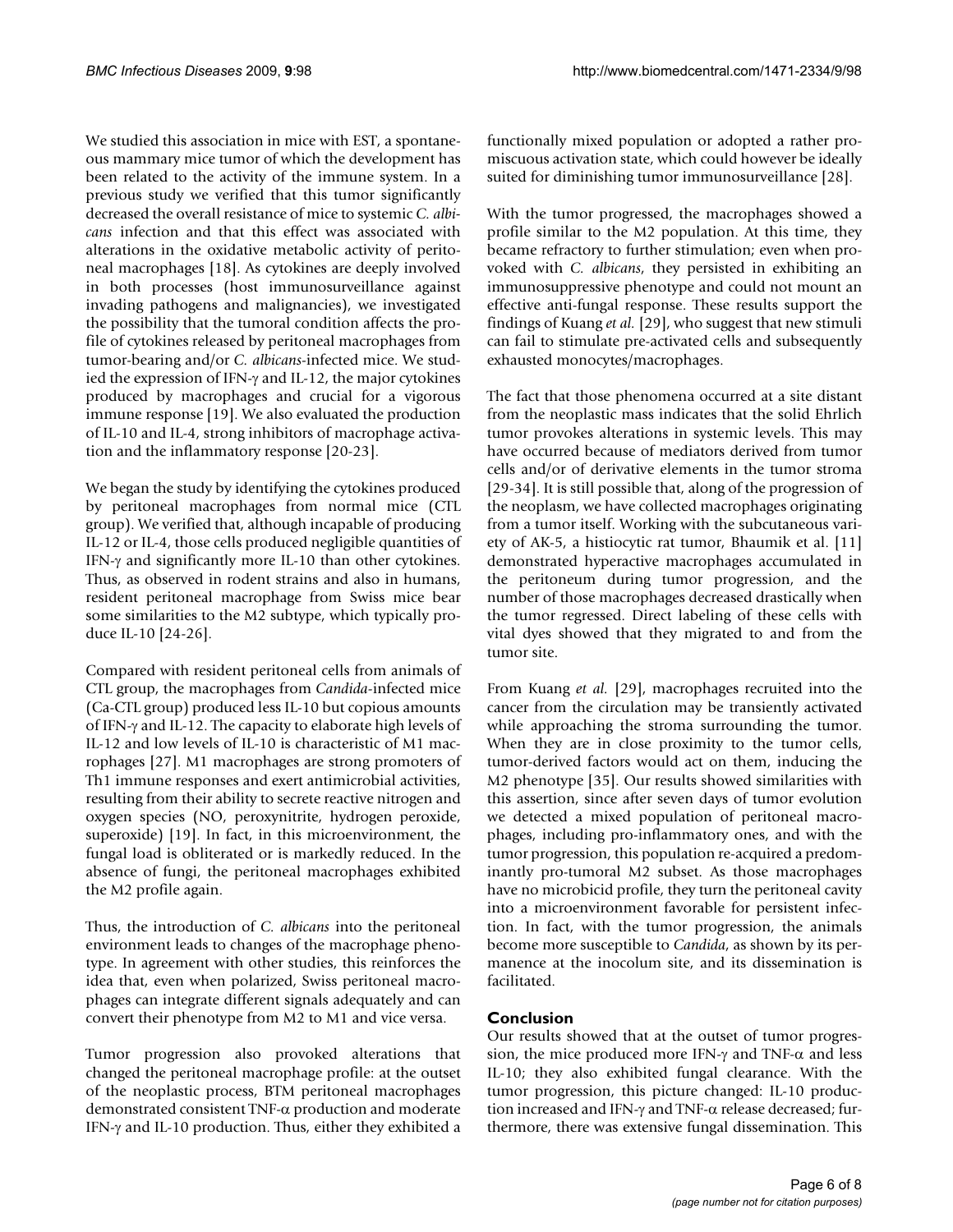picture indicates that solid tumor progression modulates the cytokine profile of peritoneal macrophages, possibly because tumor macrophages continually enter the circulation; a development that may compromise the systemic immune response.

#### **Abbreviations**

TBM: tumor-bearing mice; COBEA: Brazilian College of Animal Experimentation; Ca-TBM: tumor-bearing mice that were inoculated with *C. albicans*; Ca-CTL: mice inoculated only with *C. albicans*; CTL: tumor-free mice and not inoculated with *C. albicans*; EST: Ehrlich solid tumor; EAT: Ehrlich ascetic tumor; PF: peritoneal fluid; CFU: colonyforming units.

#### **Competing interests**

The authors declare that they have no competing interests.

#### **Authors' contributions**

MRC performed the laboratory assays, participated in the sequence alignment, and drafted the manuscript. JV carried out the laboratory assays and performed the statistical analysis. FRVM participated in the immunogical evaluations. MSPA conceived the study, participated in its design and coordination, and helped to draft the manuscript. All authors read and approved the final manuscript.

#### **Acknowledgements**

We are grateful to FAPESP for financial support.

#### **References**

- 1. Elting LS, Rubenstein EB, Rolston KV, Bodey GP: **[Outcomes of bac](http://www.ncbi.nlm.nih.gov/entrez/query.fcgi?cmd=Retrieve&db=PubMed&dopt=Abstract&list_uids=9332520)[teremia in patients with cancer and neutropenia: observa](http://www.ncbi.nlm.nih.gov/entrez/query.fcgi?cmd=Retrieve&db=PubMed&dopt=Abstract&list_uids=9332520)tions from two decades of epidemiological and clinical trials.** *Clin Infect Dis* 1997, **25:**247-259.
- 2. Wisplinghoff H, Cornely OA, Moser S, Bethe U, Stützer H, Salzberger B, Fätkenheuer G, Seifert H: **[Outcomes of nosocomial blood](http://www.ncbi.nlm.nih.gov/entrez/query.fcgi?cmd=Retrieve&db=PubMed&dopt=Abstract&list_uids=14700405)[stream infections in adult neutropenic patients: a prospec](http://www.ncbi.nlm.nih.gov/entrez/query.fcgi?cmd=Retrieve&db=PubMed&dopt=Abstract&list_uids=14700405)[tive cohort and matched case-control study.](http://www.ncbi.nlm.nih.gov/entrez/query.fcgi?cmd=Retrieve&db=PubMed&dopt=Abstract&list_uids=14700405)** *Infect Control Hosp Epidemiol* 2003, **24:**905-911.
- 3. Wisplinghoff H, Seifert H, Wenzel RP, Edmond MB: **[Current trends](http://www.ncbi.nlm.nih.gov/entrez/query.fcgi?cmd=Retrieve&db=PubMed&dopt=Abstract&list_uids=12715303) [in the epidemiology of nosocomial bloodstream infections in](http://www.ncbi.nlm.nih.gov/entrez/query.fcgi?cmd=Retrieve&db=PubMed&dopt=Abstract&list_uids=12715303) patients with hematologic malignancies and solid neoplasms [in hospitals in the United States.](http://www.ncbi.nlm.nih.gov/entrez/query.fcgi?cmd=Retrieve&db=PubMed&dopt=Abstract&list_uids=12715303)** *Clin Infect Dis* 2003, **36:**1103-1110.
- 4. Jugo J, Kennedy R, Crowe MJ, Lamrock G, McClurg RB, Rooney PJ, Morris TC, Johnston PG: **[Trends in bacteraemia on the haema](http://www.ncbi.nlm.nih.gov/entrez/query.fcgi?cmd=Retrieve&db=PubMed&dopt=Abstract&list_uids=11825052)[tology and oncology units of a UK tertiary referral hospital.](http://www.ncbi.nlm.nih.gov/entrez/query.fcgi?cmd=Retrieve&db=PubMed&dopt=Abstract&list_uids=11825052)** *J Hosp Infect* 2002, **50:**48-55.
- 5. Velasco E, Byington R, Martins CA, Schirmer M, Dias LM, Gonçalves VM: **[Prospective evaluation of the epidemiology, microbiol](http://www.ncbi.nlm.nih.gov/entrez/query.fcgi?cmd=Retrieve&db=PubMed&dopt=Abstract&list_uids=12649710)[ogy, and outcome of bloodstream infections in hematologic](http://www.ncbi.nlm.nih.gov/entrez/query.fcgi?cmd=Retrieve&db=PubMed&dopt=Abstract&list_uids=12649710) [patients in a single cancer center.](http://www.ncbi.nlm.nih.gov/entrez/query.fcgi?cmd=Retrieve&db=PubMed&dopt=Abstract&list_uids=12649710)** *Eur J Clin Microbiol Infect Dis* 2003, **22:**137-143.
- 6. Pasqualotto AC, Rosa DD, Medeiros LR, Severo LC: **[Candidaemia](http://www.ncbi.nlm.nih.gov/entrez/query.fcgi?cmd=Retrieve&db=PubMed&dopt=Abstract&list_uids=16542444) [and cancer: patients are not all the same.](http://www.ncbi.nlm.nih.gov/entrez/query.fcgi?cmd=Retrieve&db=PubMed&dopt=Abstract&list_uids=16542444)** *BMC Infect Dis* 2006, **6:**50.
- 7. Okawa Y, Kobayashi M, Sakai K, Suzuki M: **[Role of polymorphonu](http://www.ncbi.nlm.nih.gov/entrez/query.fcgi?cmd=Retrieve&db=PubMed&dopt=Abstract&list_uids=15133243)[clear leukocytes in the resistance of tumor-bearing mice](http://www.ncbi.nlm.nih.gov/entrez/query.fcgi?cmd=Retrieve&db=PubMed&dopt=Abstract&list_uids=15133243) [against Candida albicans infection.](http://www.ncbi.nlm.nih.gov/entrez/query.fcgi?cmd=Retrieve&db=PubMed&dopt=Abstract&list_uids=15133243)** *Biol Pharm Bull* 2004, **27:**674-678.
- 8. Olishevsky S, Burlaka A, Sidorik E, Shlyakhovenko V, Garpenko Y, Kozak V: **[Modulation of ros/no production by murine perito](http://www.ncbi.nlm.nih.gov/entrez/query.fcgi?cmd=Retrieve&db=PubMed&dopt=Abstract&list_uids=16837901)[neal macrophages in response to bacterial CpG DNA stimu](http://www.ncbi.nlm.nih.gov/entrez/query.fcgi?cmd=Retrieve&db=PubMed&dopt=Abstract&list_uids=16837901)[lation.](http://www.ncbi.nlm.nih.gov/entrez/query.fcgi?cmd=Retrieve&db=PubMed&dopt=Abstract&list_uids=16837901)** *Exp Oncol* 2006, **28:**114-120.
- 9. Mishra SK, Segal E, Gunter E, Kurup VP, Mishra J, Murali PS, Pierson DL, Sandovsky-Losica H, Stevens DA: **[Stress, immunity and](http://www.ncbi.nlm.nih.gov/entrez/query.fcgi?cmd=Retrieve&db=PubMed&dopt=Abstract&list_uids=7722800) [mycotic diseases.](http://www.ncbi.nlm.nih.gov/entrez/query.fcgi?cmd=Retrieve&db=PubMed&dopt=Abstract&list_uids=7722800)** *J Med Vet Mycol* 1994, **32:**379-400.
- 10. Vazquez-Torres A, Jones-Carson J, Wagner RD, Warner T, Balish E: **[Early resistance Interleukin-10 knockout mice to acute sys](http://www.ncbi.nlm.nih.gov/entrez/query.fcgi?cmd=Retrieve&db=PubMed&dopt=Abstract&list_uids=9916075)[temic candidiasis.](http://www.ncbi.nlm.nih.gov/entrez/query.fcgi?cmd=Retrieve&db=PubMed&dopt=Abstract&list_uids=9916075)** *Infect Immun* 1999, **67:**670-674.
- 11. Bhaumik S, Mitra R, Varalakshmi C, Khar A: **Activated macrophages migrate to the subcutaneous tumor site via the peritoneum: a novel route of cell trafficking.** *Exp Cell Research* 2001, **266:**44-52.
- 12. Silva RJ, Silva MG, Vilela LC, Fecchio D: **[Cytokine profile of Ehrlich](http://www.ncbi.nlm.nih.gov/entrez/query.fcgi?cmd=Retrieve&db=PubMed&dopt=Abstract&list_uids=12396470) [ascites tumor treated with Bothrops jararaca venom.](http://www.ncbi.nlm.nih.gov/entrez/query.fcgi?cmd=Retrieve&db=PubMed&dopt=Abstract&list_uids=12396470)** *Mediators Inflamm* 2002, **11:**197-201.
- 13. Vilani-Moreno FR, Arruda MSP, Escudeiro H: **Candidíase Experimental: estudo comparativo de dois Métodos de coloração vital na determinação da viabilidade dos fungos em suspensão.** *Salusvita* 1999, **18:**139-142.
- <span id="page-6-0"></span>14. Bagagli E, Sano A, Coelho KI, Alquati S, Miyaji M, de Camargo ZP, Gomes GM, Franco M, Montenegro MR: **Isolation of** *Paracoccidioides brasiliensis* **from armadillos (***Dasypus noveminctus***[\) cap](http://www.ncbi.nlm.nih.gov/entrez/query.fcgi?cmd=Retrieve&db=PubMed&dopt=Abstract&list_uids=9574800)[tured in an endemic area of paracoccidioidomycosis.](http://www.ncbi.nlm.nih.gov/entrez/query.fcgi?cmd=Retrieve&db=PubMed&dopt=Abstract&list_uids=9574800)** *Am J Trop Med Hyg* 1998, **58:**505-512.
- 15. Zar JH: *Biostatistical Analysis* New Jersey: Prentice Hall; 1999.
- 16. Safdar A, Perlin DS, Armstrong D: **[Hematogenous infections due](http://www.ncbi.nlm.nih.gov/entrez/query.fcgi?cmd=Retrieve&db=PubMed&dopt=Abstract&list_uids=12376025) [to Candida parapsilosis: changing trends in fungemic](http://www.ncbi.nlm.nih.gov/entrez/query.fcgi?cmd=Retrieve&db=PubMed&dopt=Abstract&list_uids=12376025) patients at a comprehensive cancer center during the last [four decades.](http://www.ncbi.nlm.nih.gov/entrez/query.fcgi?cmd=Retrieve&db=PubMed&dopt=Abstract&list_uids=12376025)** *Diagn Microbiol Infect Dis* 2002, **44:**11-16.
- 17. Ascioglu S: **[Defining opportunistic invasive fungal infections in](http://www.ncbi.nlm.nih.gov/entrez/query.fcgi?cmd=Retrieve&db=PubMed&dopt=Abstract&list_uids=11731939) [immunocompromised patients with cancer and hematopoi](http://www.ncbi.nlm.nih.gov/entrez/query.fcgi?cmd=Retrieve&db=PubMed&dopt=Abstract&list_uids=11731939)[etic stem cell transplants: an international consensus.](http://www.ncbi.nlm.nih.gov/entrez/query.fcgi?cmd=Retrieve&db=PubMed&dopt=Abstract&list_uids=11731939)** *Clin Infect Dis* 2002, **34:**7-14.
- 18. Venturini J, Camargo MR, Vilani-Moreno FR, Arruda MSP: **Influence of tumor condition on the macrophage activity in** *Candida albicans* **[infection.](http://www.ncbi.nlm.nih.gov/entrez/query.fcgi?cmd=Retrieve&db=PubMed&dopt=Abstract&list_uids=19522762)** *Scand J Immunol* 2009, **70:**10-17.
- 19. Murtaugh MP, Foss DL: **[Inflammatory cytokines and antigen](http://www.ncbi.nlm.nih.gov/entrez/query.fcgi?cmd=Retrieve&db=PubMed&dopt=Abstract&list_uids=12072225) [presenting cell activation.](http://www.ncbi.nlm.nih.gov/entrez/query.fcgi?cmd=Retrieve&db=PubMed&dopt=Abstract&list_uids=12072225)** *Vet Immunol Immunopathol* 2002, **87:**109-121.
- 20. Berg DJ, Kühn R, Rajewsky K, Müller W, Menon S, Davidson N, Grünig G, Rennick D: **[Interleukin-10 is a central regulator of](http://www.ncbi.nlm.nih.gov/entrez/query.fcgi?cmd=Retrieve&db=PubMed&dopt=Abstract&list_uids=7593621) the response to LPS in murine models of endotoxic shock [and the Shwartzman reaction but not endotoxin tolerance.](http://www.ncbi.nlm.nih.gov/entrez/query.fcgi?cmd=Retrieve&db=PubMed&dopt=Abstract&list_uids=7593621)** *J Clin Invest* 1995, **96:**2339-2347.
- 21. Bettelli E, Das MP, Howard ED, Weiner HL, Sobel RA, Kuchroo VK: **[IL-10 is critical in the regulation of autoimmune encephalo](http://www.ncbi.nlm.nih.gov/entrez/query.fcgi?cmd=Retrieve&db=PubMed&dopt=Abstract&list_uids=9759845)myelitis as demonstrated by studies of IL-10- and IL-4-defi[cient and transgenic mice.](http://www.ncbi.nlm.nih.gov/entrez/query.fcgi?cmd=Retrieve&db=PubMed&dopt=Abstract&list_uids=9759845)** *J Immunol* 1998, **161:**3299-3306.
- 22. Fuss IJ, Boirivant M, Lacy B, Strober W: **[The interrelated roles of](http://www.ncbi.nlm.nih.gov/entrez/query.fcgi?cmd=Retrieve&db=PubMed&dopt=Abstract&list_uids=11777988) [TGF-beta and IL-10 in the regulation of experimental colitis.](http://www.ncbi.nlm.nih.gov/entrez/query.fcgi?cmd=Retrieve&db=PubMed&dopt=Abstract&list_uids=11777988)** *J Immunol* 2002, **168:**900-908.
- 23. Kühn R, Löhler J, Rennick D, Rajewsky K, Müller W: **[Interleukin-10](http://www.ncbi.nlm.nih.gov/entrez/query.fcgi?cmd=Retrieve&db=PubMed&dopt=Abstract&list_uids=8402911) [deficient mice develop chronic enterocolitis.](http://www.ncbi.nlm.nih.gov/entrez/query.fcgi?cmd=Retrieve&db=PubMed&dopt=Abstract&list_uids=8402911)** *Cell* 1993, **75:**263-274.
- 24. Mantovani A, Sica A, Sozzani S, Allavena P, Vecchi A, Locati M: **[The](http://www.ncbi.nlm.nih.gov/entrez/query.fcgi?cmd=Retrieve&db=PubMed&dopt=Abstract&list_uids=15530839) [chemokine system in diverse forms of macrophage activa](http://www.ncbi.nlm.nih.gov/entrez/query.fcgi?cmd=Retrieve&db=PubMed&dopt=Abstract&list_uids=15530839)[tion and polarization.](http://www.ncbi.nlm.nih.gov/entrez/query.fcgi?cmd=Retrieve&db=PubMed&dopt=Abstract&list_uids=15530839)** *Trends Immunol* 2004, **25:**677-686.
- 25. Xu W, Schlagwein N, Roos A, Berg TK van den, Daha MR, van Kooten C: **[Human peritoneal macrophages show functional](http://www.ncbi.nlm.nih.gov/entrez/query.fcgi?cmd=Retrieve&db=PubMed&dopt=Abstract&list_uids=17474153) [characteristics of M-CSF-driven anti-inflammatory type.](http://www.ncbi.nlm.nih.gov/entrez/query.fcgi?cmd=Retrieve&db=PubMed&dopt=Abstract&list_uids=17474153)** *Eur J Immunol* 2007, **37:**1594-1599.
- 26. Biswas SK, *et al.*: **A distinct and unique transcriptional programme expressed by tumor-associated macrophages (defective NF-**κ**[B and enhanced IRF-3/STAT1 activation\).](http://www.ncbi.nlm.nih.gov/entrez/query.fcgi?cmd=Retrieve&db=PubMed&dopt=Abstract&list_uids=16269622)** *Blood* 2006, **107:**2112-2122.
- 27. Verreck FA, *et al.*: **[Human IL-23-producing type 1 macrophages](http://www.ncbi.nlm.nih.gov/entrez/query.fcgi?cmd=Retrieve&db=PubMed&dopt=Abstract&list_uids=15070757) [promote but IL-10-producing type 2 macrophages subvert](http://www.ncbi.nlm.nih.gov/entrez/query.fcgi?cmd=Retrieve&db=PubMed&dopt=Abstract&list_uids=15070757) [immunity to \(myco\)bacteria.](http://www.ncbi.nlm.nih.gov/entrez/query.fcgi?cmd=Retrieve&db=PubMed&dopt=Abstract&list_uids=15070757)** *Proc Natl Acad Sci USA* 2004, **101:**4560-4565.
- Van Ginderachter JA, Movahedi K, Hassanzadeh Ghassabeh G, Meerschaut S, Beschin A, Raes G, De Baetselier P: **[Classical and alterna](http://www.ncbi.nlm.nih.gov/entrez/query.fcgi?cmd=Retrieve&db=PubMed&dopt=Abstract&list_uids=16920488)[tive activation of mononuclear phagocytes: Picking the best](http://www.ncbi.nlm.nih.gov/entrez/query.fcgi?cmd=Retrieve&db=PubMed&dopt=Abstract&list_uids=16920488) [of both worlds for tumor promotion.](http://www.ncbi.nlm.nih.gov/entrez/query.fcgi?cmd=Retrieve&db=PubMed&dopt=Abstract&list_uids=16920488)** *Immunobiology* 2006, **211:**487-501.
- 29. Kuang DM, Wu Y, Chen N, Cheng J, Zhuang SM, Zheng L: **[Tumor](http://www.ncbi.nlm.nih.gov/entrez/query.fcgi?cmd=Retrieve&db=PubMed&dopt=Abstract&list_uids=17395778)[derived hyaluronan induces formation of immunosuppres](http://www.ncbi.nlm.nih.gov/entrez/query.fcgi?cmd=Retrieve&db=PubMed&dopt=Abstract&list_uids=17395778)sive macrophages through transient early activation of [monocytes.](http://www.ncbi.nlm.nih.gov/entrez/query.fcgi?cmd=Retrieve&db=PubMed&dopt=Abstract&list_uids=17395778)** *Blood* 2007, **110:**587-595.